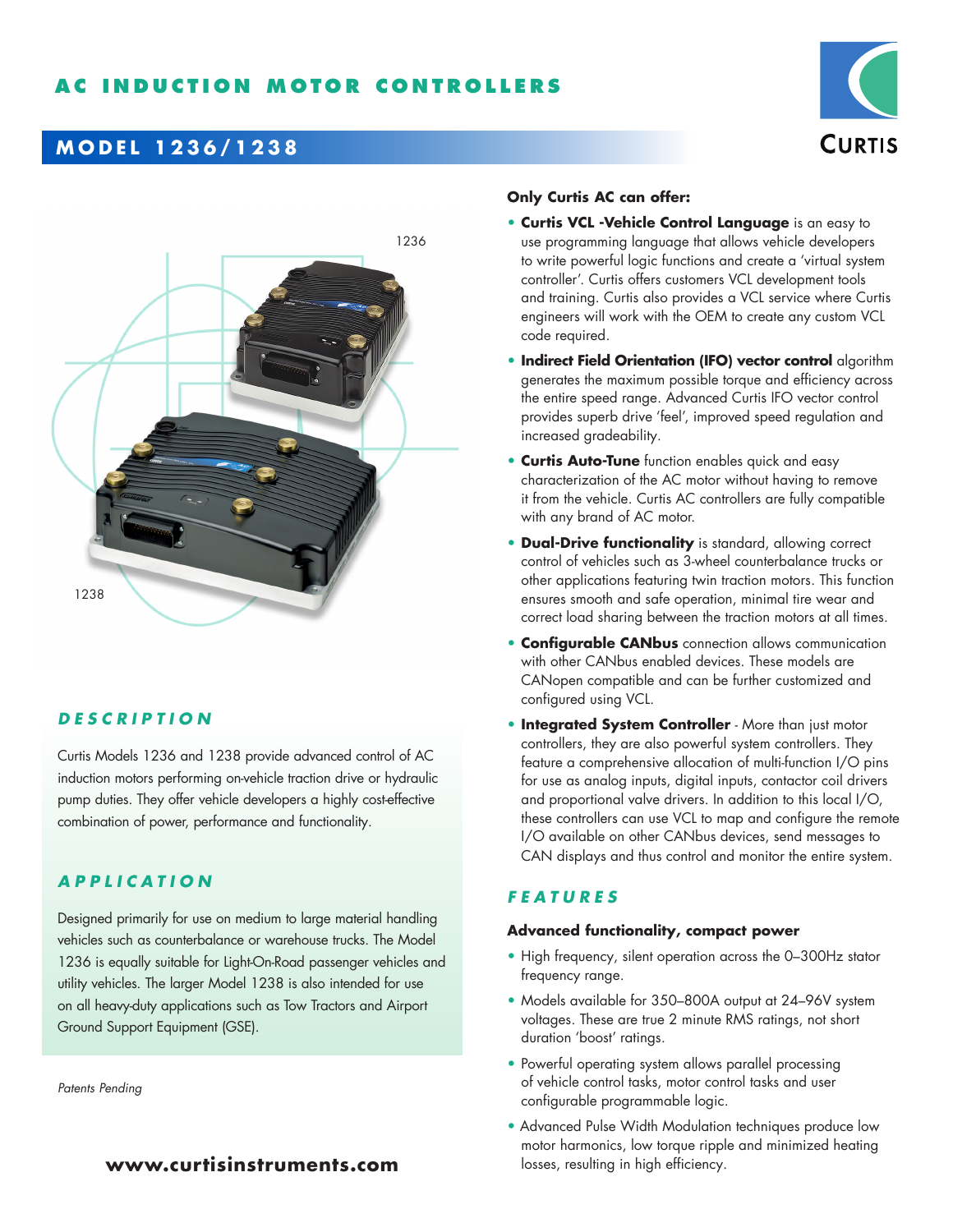## **FEATURES continued**

#### **Unmatched Flexibility**

- Programmable for either traction or pump applications.
- Field upgradeable software.
- Integrated Battery state-of-charge algorithm and hour meter.
- Multi-Mode<sup>TM</sup> provides user-selectable vehicle operating profiles.
- Fully-featured generic software and VCL for typical Warehouse Truck applications is included.
- Comprehensive programming options and VCL allow other applications to be easily supported.
- Curtis hand-held or PC Windows programming tools provide easy programming and powerful system diagnostic tools.
- Integrated status LED provides instant diagnostic indication.

#### **Robust Safety and Reliability**

• Insulated Metal Substrate power base provides superior heat transfer for increased reliability.

### **MODEL CHART**

- Fail-Safe power component design.
- Redundant hardware watchdog timers.
- Reverse polarity protection on battery connections.
- Short circuit protection on all output drivers.
- Thermal cutback, warning, and automatic shutdown provide protection to motor and controller.
- Rugged sealed housing and connectors meet IP65 environmental sealing standards for use in harsh environments.

#### **Meets or complies with relevant US and International Regulations**

EMC: Designed to the requirements of EN12895 Safety: Designed to the requirements of EN1175 IP65 Rated per IEC 529 UL recognized

Regulatory compliance of the complete vehicle system with the controller installed is the responsibility of the vehicle OEM.

| <b>Model</b> | <b>Battery Voltage</b><br>v | 2 Min RMS<br><b>Current Rating</b><br>(A) | 2 Min RMS<br><b>Power Rating</b><br>(kVA) |
|--------------|-----------------------------|-------------------------------------------|-------------------------------------------|
| 1236-44XX    | $24 - 36$                   | 400                                       | 16.6                                      |
| 1236-45XX    | $24 - 36$                   | 500                                       | 20.9                                      |
| 1238-46XX    | $24 - 36$                   | 650                                       | 25.4                                      |
| 1238-48XX    | $24 - 36$                   | 800                                       | 31.2                                      |
| 1236-53XX    | $36 - 48$                   | 350                                       | 19.7                                      |
| 1236-54XX    | $36 - 48$                   | 450                                       | 24.8                                      |
| 1238-54XX    | $36 - 48$                   | 450                                       | 25.5                                      |
| 1238-56XX    | $36 - 48$                   | 650                                       | 36.3                                      |
| 1236-63XX    | 48-80                       | 300                                       | 28.1                                      |
| 1236-64XX    | 48-80                       | 350                                       | 32.4                                      |
| 1238-65XX    | 48-80                       | 550                                       | 51.3                                      |
| 1238-66XX    | 48-80                       | 650                                       | 60.6                                      |
| 1238-75XX    | 72-96                       | 550                                       | 62.3                                      |
| 1238-76XX    | $72 - 96$                   | 650                                       | 73.6                                      |

### **SYSTEM ACCESSORIES**



The Curtis Model 840 LCD Multifunction display contains 8 large, easy to read characters to provide display of battery discharge (BDI), hour meter and error messages. Built-in backlight is also available.



The Curtis model 1352 CANbus I/O expansion module features 9 I/O pins, including 6 proportional valve drivers. This module can be used to further expand the I/O capability of Curtis AC motor controllers using VCL.



The Curtis Model 1313 Handheld Programmer is ideal for setting parameters and performing diagnostic functions.

**Contact Curtis to obtain the VCL Vehicle Control Language compiler and development tools.**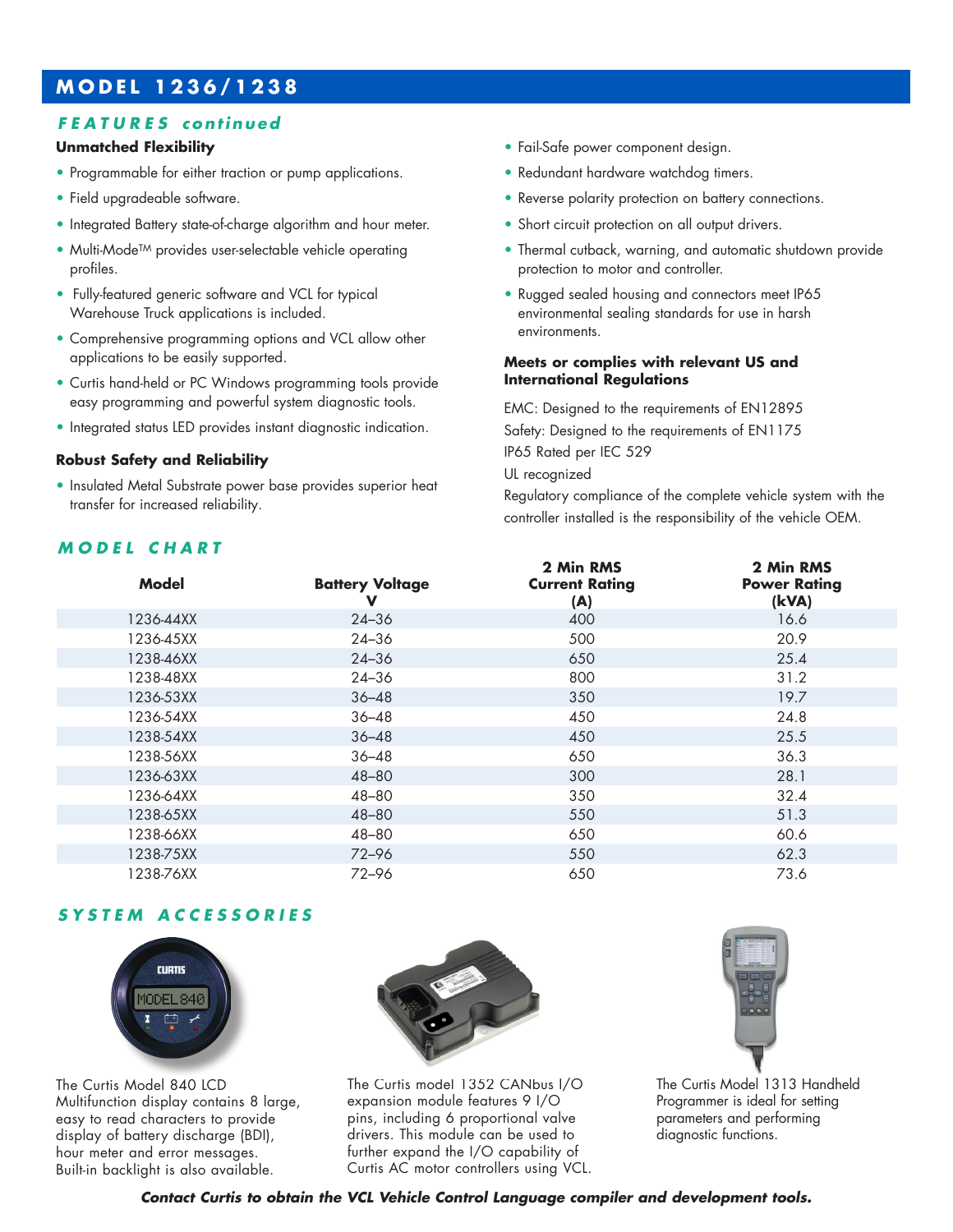### **CONNECTOR WIRING**



### **DIMENSIONS m m**